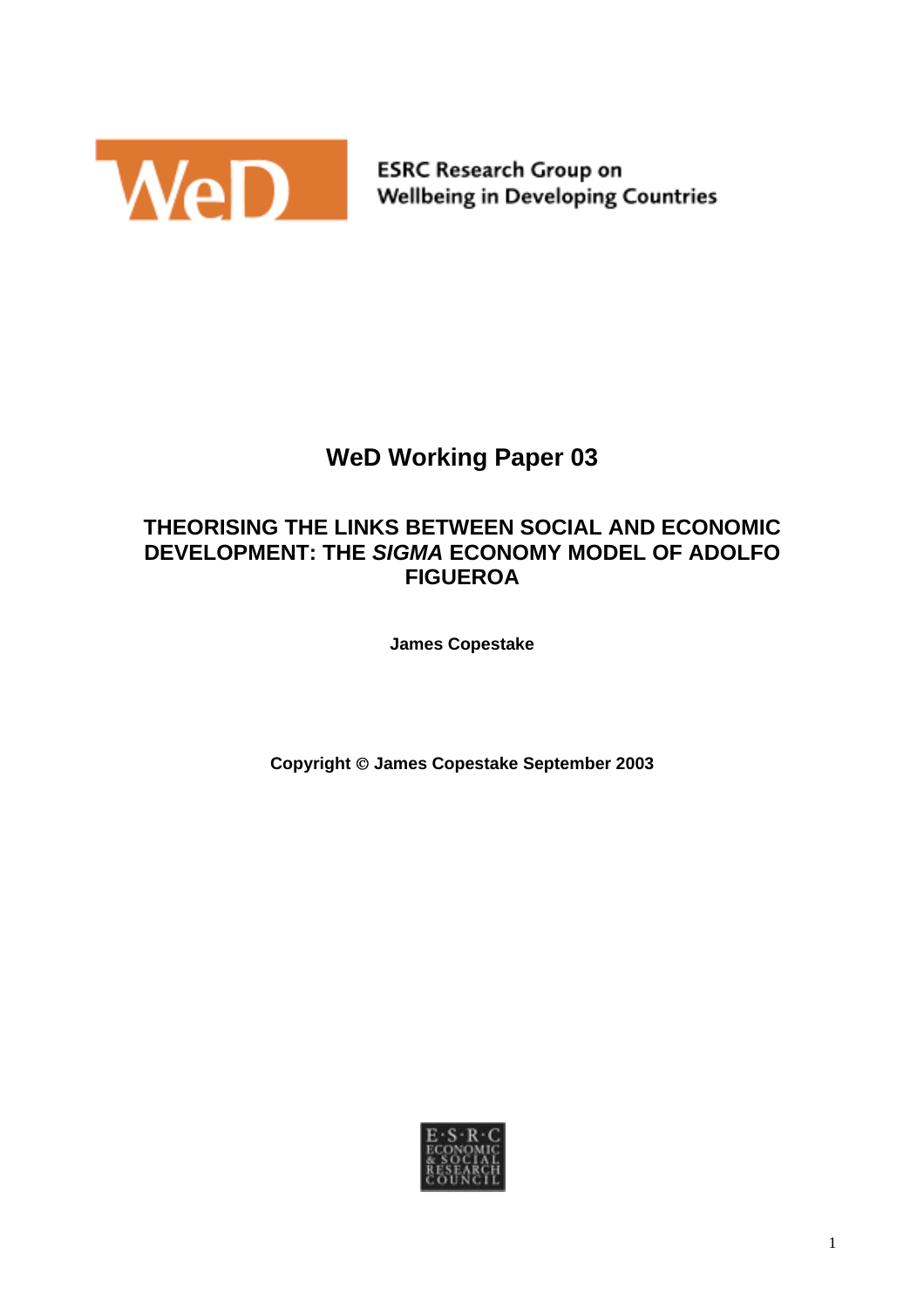#### **SUMMARY**

The *sigma* economy model of Adolfo Figueroa explains how labour market segmentation and inequality is perpetuated through exclusion in the provision of formal education, financial services and social protection. This article highlights the originality of the *sigma* model by contrasting it with dual economy models in the tradition of Arthur Lewis, which assume eventual labour market integration. The *sigma* model is consistent with methodological individualism, but also provides a strong framework for integrated analysis of social and economic dimensions of development.

# **KEYWORDS**

Dualism, exclusion, Figueroa, Lewis, economic development

*JEL Classification*: I32, J15, J40, O10

# **RELATED READINGS**

- Figueroa, A. (2001a), 'Social Exclusion as Distribution Theory', in Gacitua, E., Sojo, C. and Davis, S. H., *Social Exclusion and Poverty Reduction in Latin America and the Caribbean*, Lima: World Bank / Facultad Latinamericana de Ciencias Sociales.
- Figueroa, A. (2002), 'A Theory of Economic Development', Catholic University of Peru: unpublished.
- Lewis, W. A. (1985), 'Racial Conflict and Economic Development', in *The 1982 Du Bois Lectures*, Cambridge: Harvard University Press.
- Powelson, J. P. (1997), *Centuries of Economic Endeavour: parallel paths in Japan and Europe and their contrast with the Third World*, Michegan: Ann Arbor, University of Michegan Press.

# **ACKNOWLEDGEMENTS**

I am grateful for comments from colleagues in the ESRC "Well-being in Developing countries" (WeD) research group, particularly David Clark, David Collard, Ian Gough, Susan Johnson and Allister McGregor. I am also grateful for feedback from participants at a meeting of the "Economics, Finance and Development" study group of the Development Studies Association, particularly John Toye.

Dr James Copestake Department of Economics and International Development University of Bath Bath BA2 7AY UK j.g.copestake@bath.ac.uk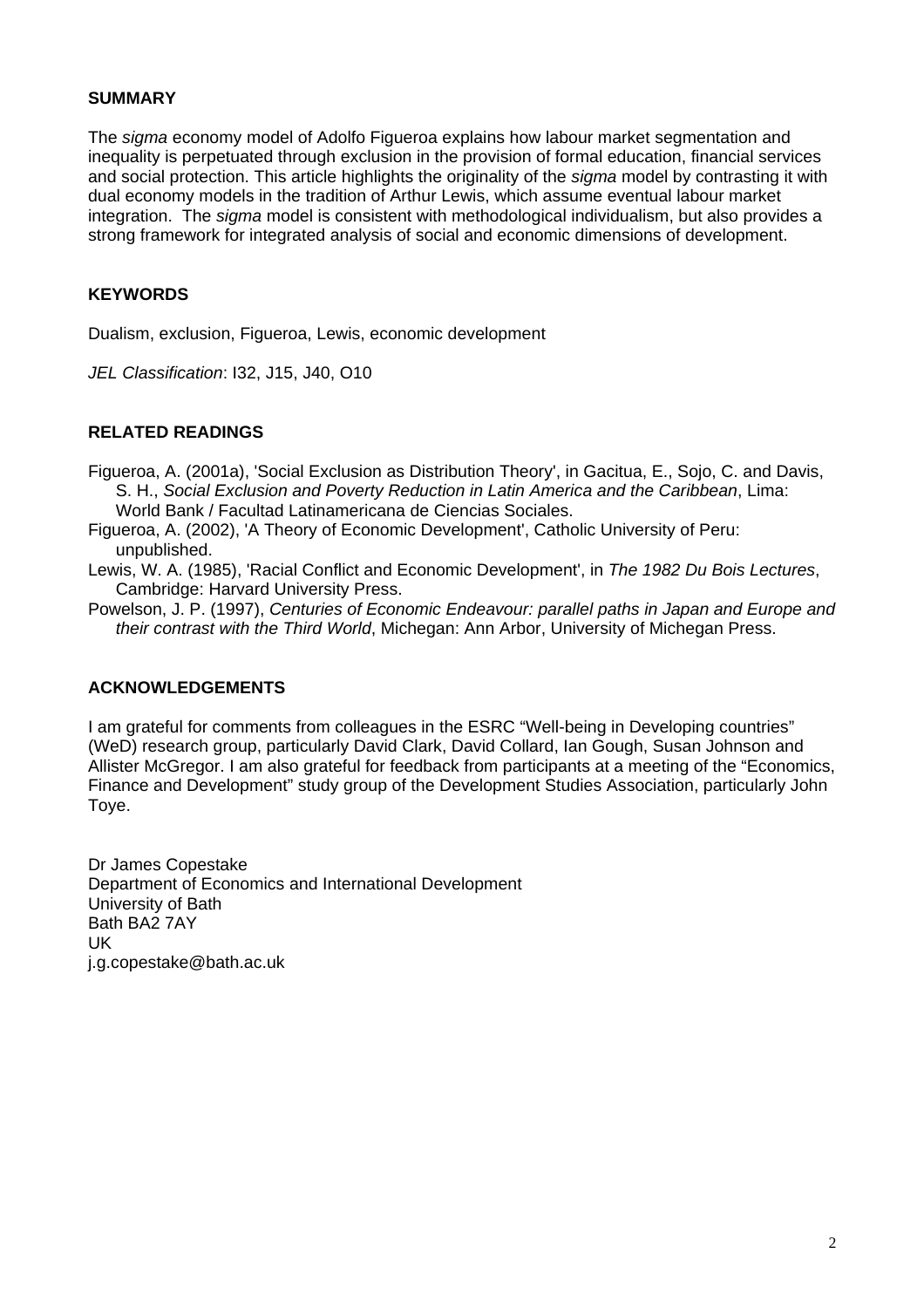# **1. INTRODUCTION**

The overarching purpose of this paper is to contribute to analysis of obstacles to economic growth and inequality reduction. It starts by arguing that economic development theories from Arthur Lewis to more recent work have tended to assume labour market integration is inevitable. For example, this applies to recent work reasserting the importance of positive external effects of demand (Chandra, 2003, Easterly, 2002, Yang, 2003). Such theory pays insufficient attention to the adversarial relationships between key actors (Howard and King, 2001), and hence neglects political constraints to economic growth. Institutional economics has the potential to overcome these limitations (e.g., North, 1990, Powelson, 1997, Bardhan, 2001). But in so doing, it risks obscuring common structural constraints to economic development under a morass of detailed, diverse, and 'path dependent' explanation. Latin America is a useful context for seeking theory that combines structural and new institutional perspectives. Its history also leaves no excuse for naïve mental models that assume poverty is residual rather than relational, and casts doubt on the extent to which inequality can safely be ignored in a dash for growth.

The more specific aim of this paper is to discuss the contribution of the Peruvian economist Adolfo Figueroa to explaining economic performance in the region as a struggle to break with historically moulded institutions of cultural, political and economic exclusion and exploitation. His theory of economic development is analytically rigorous (in the sense of being compatible with the assumption of methodological individualism) and comprehensive, but also empirically grounded and validated. It addresses core economic variables, but also provides a single framework for the analysis of economic and social dimensions of development and policy. The next section sets the context by revisiting Arthur Lewis' original formulation of dualism. Section two provides a nontechnical outline of Figueroa's work. Section three compares the two approaches and discusses implications for contemporary policy debates.

# **2. THE LEWIS MODEL REVISITED**

From the point of view of the history of economic ideas, it is interesting to note how Figueroa's theory departs from Lewis' classic discussion of economic dualism, and more specifically from the simplest of his models (Lewis, 1954). In brief, this explains how a modern capitalist sector expands by attracting migrants from a traditional subsistence sector. Profits earned within the capitalist sector are reinvested in new capital stock and this further raises demand for labour. Wages do not rise because the extra demand is met from the subsistence sector. The only role of the subsistence sector in the model is to ensure constant real wages as the capitalist sector expands. The process continues "until capital accumulation has caught up with population, so that there is no longer surplus labour" (Lewis, 1954, p.172).

Three assumptions underpin this model. The first is unlimited supply of labour, attributable mainly to institutionally determined underemployment in subsistence production plus population growth. The second is an abundance of 'animal spirits' in the capitalist class, causing it to reinvest all profits. The third is that resource allocation in the capitalist sector is sufficiently efficient to avoid anything other than temporary bottlenecks in supply of particular goods or services that might otherwise impede growth. The model directs attention to the rate of savings as the key constraint on growth and explains how the savings ratio can increase rapidly (Kanbur and McIntosh, 1987, p.116). Lewis himself did not assume that inequality would inevitably increase as a result, because he argued that capitalist expansion eclipses rentierism. But his model encouraged others to explore how far rapid capital accumulation and absorption of labour into more productive activities might justify an increase in income inequality, particularly if this is offset by real wage increases once surplus labour is absorbed (e.g., Fields, 1980).

Lewis' second dual economy model replaces the distinction between capitalism and subsistence sectors with a high productivity industrial sector and a low productivity agricultural sector. This version highlights the importance of inter-sectoral terms of trade to economic growth - a line of argument further extended by Kaldor, as discussed by Bhaduri and Skarstein (2003). But it also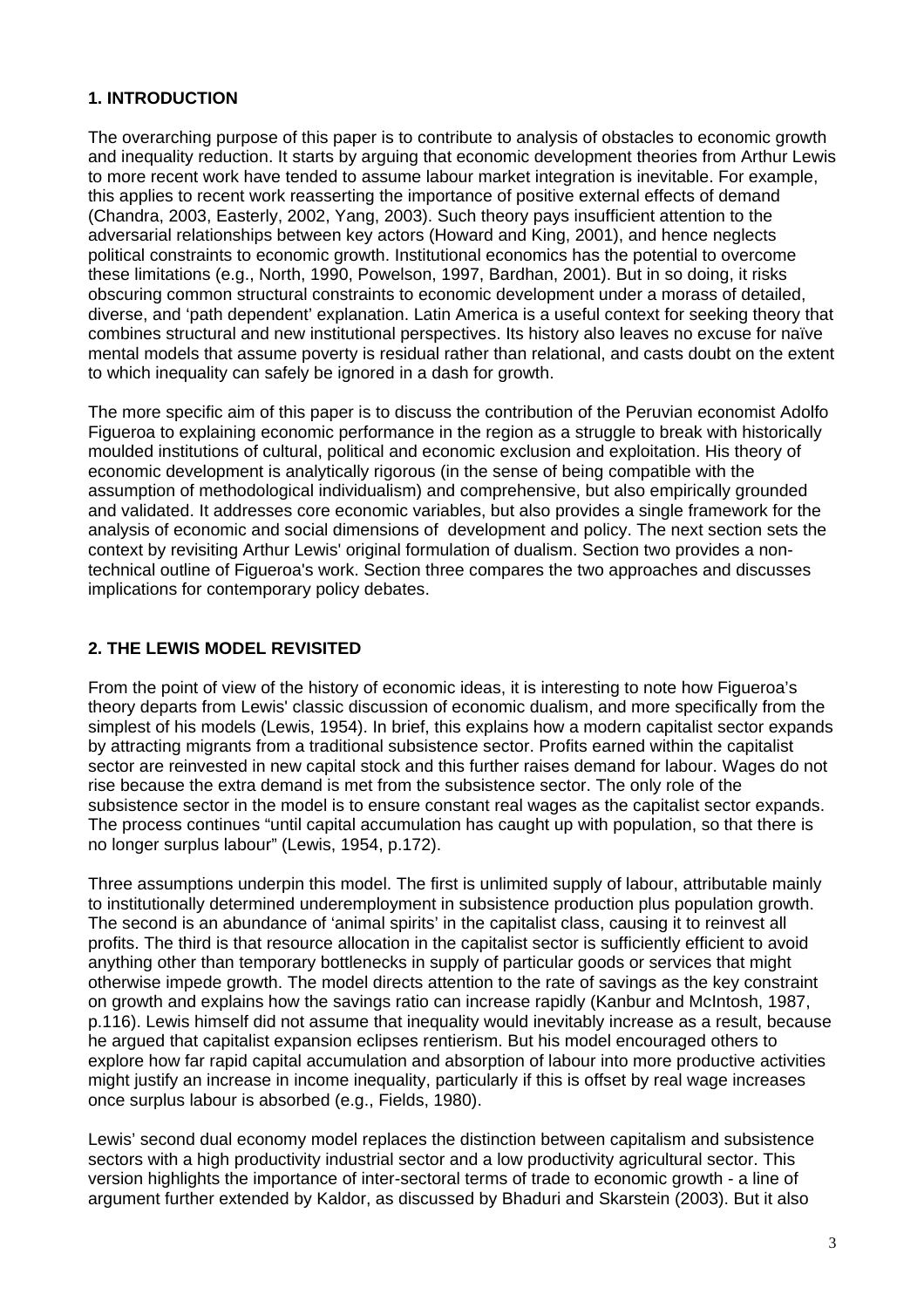conveniently dispenses with the institutional dualism of the simpler model. This makes it easier to view low productivity in agriculture as simply a temporary and technical problem of mismatch in the allocation of labour and capital between sectors. Differential profit rates should induce investment in agriculture. Differential wages induce movement of labour from agriculture to industry. Markets may be a bit sticky, but factor price equalisation and integration of the economy will eventually result (Ranis, 1989, p.191).

The Fei-Ranis version of this story emphasised the final outcome of this dynamic process. As labour moves out of agriculture and into industry its marginal productivity rises above zero, and eventually marginal products of labour in the two sectors become equal. The labour market is then integrated. The policy implications are then as follows. The main role for government that Lewis discusses is the use of monetary policy to stimulate demand and thereby accelerate capital accumulation. More specifically, he envisages little problem ensuring that labour acquires any skills required for absorption into the capitalist sector.

"There may at any time be a shortage of skilled workers in any grade.. Skilled labour, however, is only a very temporary bottleneck in the sense that if capital is available for development, the capitalists or their government will soon provide the facilities for training more skilled people." (Lewis, 1954, p.145). [1](#page-3-0) 

# **3. FIGUEROA'S** *SIGMA* **ECONOMY MODEL**

 $\overline{a}$ 

Figueroa's main research goals are to explain the persistence of high rates of inequality in many low and middle-income countries, and their failure to converge towards the per capita income of high-income countries. In so doing he develops three distinct models of capitalism at the country level.[2](#page-3-1) The *epsilon* economy has homogeneous skilled labour, though unemployment persists as a device for disciplining workers (Shapiro and Stiglitz, 1984). The *omega* economy is characterised by excess labour supply, divided between direct employment by capitalists, unemployed and selfemployment in an informal sector with limited access to financial services. The *sigma* economy has two types of labour: y-workers are skilled, and divided between the same three activities as workers in the *omega* economy. Z-workers, in contrast, lack the skills to secure high-productivity employment and can secure income only through self-employment, and in generally lower productivity activities than y-workers due to their lack of skills. The Diagram summarises. The lefthand marginal product of labour curve corresponds to that in the simple Lewis model. Those yworkers unable to find employment in the high-productivity sector choose either to remain unemployed or opt for self-employment. Subsistence employment of z-workers is completely separate.

<span id="page-3-0"></span> $1$  In a later article he is slightly more cautious (Lewis, 1985). But he still does not offer the explanation, critical to Figueroa, that the dominant group includes many who will lose from having to compete with more educated labour.

<span id="page-3-1"></span> $2$  The models are summarised in Figueroa, Altamirano and Sulmont (1996), and Figueroa (2001A). A more rigorous presentation, that formally derives reduced-form hypotheses ('Beta' propositions) from the structural equations for each model ('Alpha' propositions) is presented in Figueroa (2002). Figueroa (2001B) examines the empirical validity of the sigma model for the case of Peru.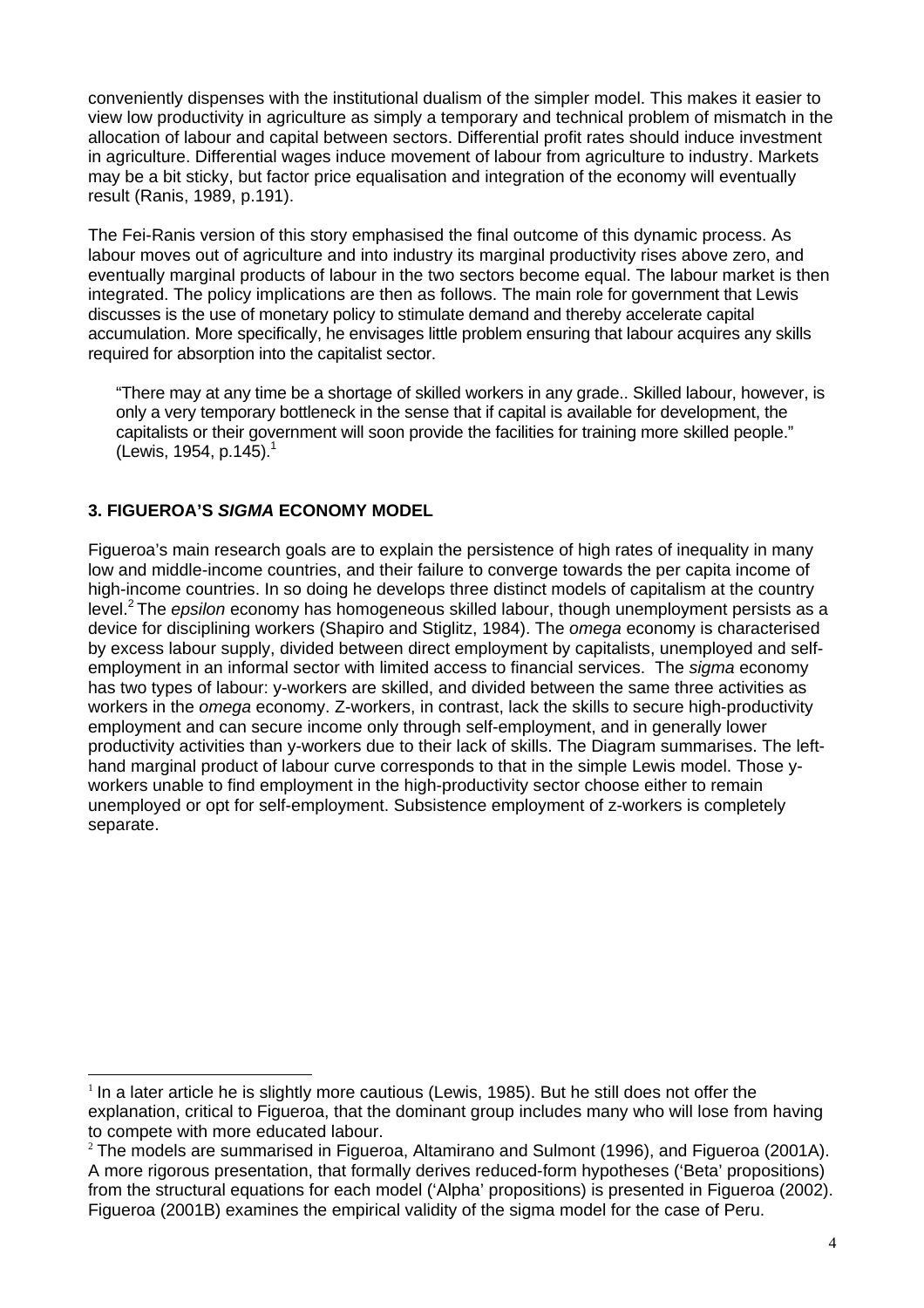#### **Diagram: The Figueroa** *sigma* **model**



The main emphasis here is on the *sigma* model because it is the most elaborate of the three, and the most interesting point of comparison with the simple Lewis model. Two questions immediately arise. First, what prevents z-workers from acquiring skills and thus becoming y-workers? In other words, what stops the *sigma* economy transforming into an *omega* economy? Second, what prevents capital accumulation proceeding to the point at which all y-workers are either unemployed or employed in high-productivity activities? In other words, what prevents the *omega* economy from transforming into an *epsilon* economy?

To answer these questions it is first necessary to provide a fuller description of the *sigma* economy. This model is designed to explore static equilibrium and then the dynamics of an economy comprising four stakeholder groups: capitalists, government, y-workers (skilled) and zworkers (unskilled). Capitalists seek profits. To do so they are willing to take risks, so long as these do not expose them to such large losses that they would cease to belong to the capitalist class. Government seeks to maximise political power, and workers seek to maximise income and minimise effort. Capitalists, self-employed y-workers and self-employed z-workers all produce a standard good B. In other words, the *sigma* model follows the simplest of Lewis' dual economy models in ignoring specialisation in production.

There are three types of economic asset: physical capital, skilled human capital and unskilled human capital. There are also two kinds of social asset: political capital and cultural capital. The former consists of influence on government powers to tax, to spend and to regulate. The latter consist mainly of hierarchically ordered social networks through which political capital is mobilised, protected and used. Cultural capital is strongly linked to personal attributes, particularly ethnicity, and hence cannot be transferred between individuals.

The initial endowment of assets was the outcome of cultural, political and economic polarisation under colonial rule. Capitalists own most physical capital, and derive most of their income from profits. They are also rich in political and cultural capital. Y-workers own little physical capital, but are skilled. Their endowment of political and cultural capital is less than that of capitalists, but greater than that of z-workers, who have least human, physical, political and cultural capital.

Static equilibrium positions of each group of stakeholders are explored in two stages. First, Figueroa reviews what he calls *basic* markets for labour, capital and insurance. Second, he considers the role of government, acting as a power broker between other stakeholders. In the labour market, the private marginal cost of training z-workers exceeds the private marginal benefits to capitalists. As a result they are excluded from wage employment, and restricted only to selfemployment at relatively low levels of productivity. Y-workers face three possibilities, as already briefly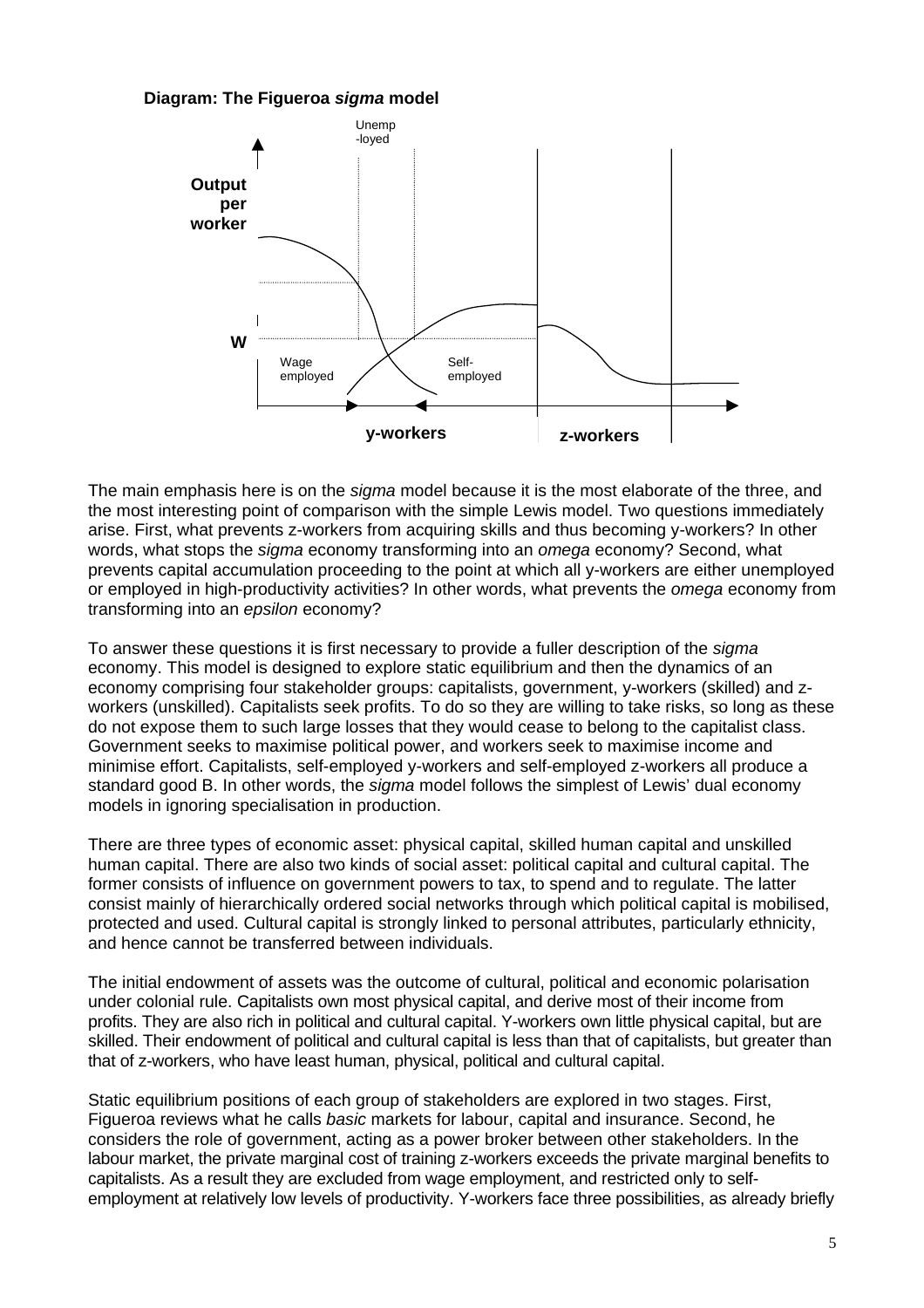discussed and as illustrated by the diagram. Their first preference is to work for capitalists at an efficiency wage, W, that is set at a premium over and above that which would clear the market for zworkers. Second they can be self-employed and earn income equal to their marginal product, subject to their limited access to capital and to diminishing returns. Third they can be unemployed but available for work by capitalists. Equilibrium in the market for y-workers is set by the condition that W multiplied by the probability of getting a job must be equal to the marginal product of y-labour in self-employment. Z-workers are self-employed and produce B, but less efficiently and also subject to diminishing marginal returns.

Capital markets are segmented because risk-adjusted benefits are less than the costs of providing financial services to both y-workers and z-workers. Segmentation of the insurance market is also critically important. Capitalists have sufficient wealth and income to be able to at least partially insure against the failure of risky investments. As a result they not only invest more, but can also commit to high-risk, high-return investments. Self-employed workers, in contrast, are limited in their ability to make risky investments by fear of losing the little physical capital they have. Their lack of access to financial services helps to explain why output from self-employment is less productive than in capitalist wage employment. Lower productivity of z-workers can also be explained partially by lack of physical capital as well as by lower skills.

Given this exclusion from capitalist controlled credit and insurance markets, workers seek their own personalised and inter-linked forms of security. These institutions are an effective form of collective social protection, but rules of "reciprocity and redistribution" limit the scope for individual accumulation (Figueroa, 2002, p.119). The nature of this financial market dualism is complex, but is reinforced by the distribution of cultural assets. These embed z-workers more firmly in a microeconomy dominated by non-market exchange rules. The cultural capital of y-workers enables them to access a mixture of mutual forms of social protection and patronage from capitalists and government. Wood (2003) refers to this as the Faustian bargain of the poor: security at the expense of autonomy.

Why does the government fail to raise taxes from the rich in order to address the market failures identified above? There are three policy propositions to consider. First, government could provide free education so as to turn unskilled workers into skilled workers. Second, they could subsidise financial services. Third, they could provide a social protection system. Table 1 takes a first look at each of these policy propositions from the perspective of each stakeholder.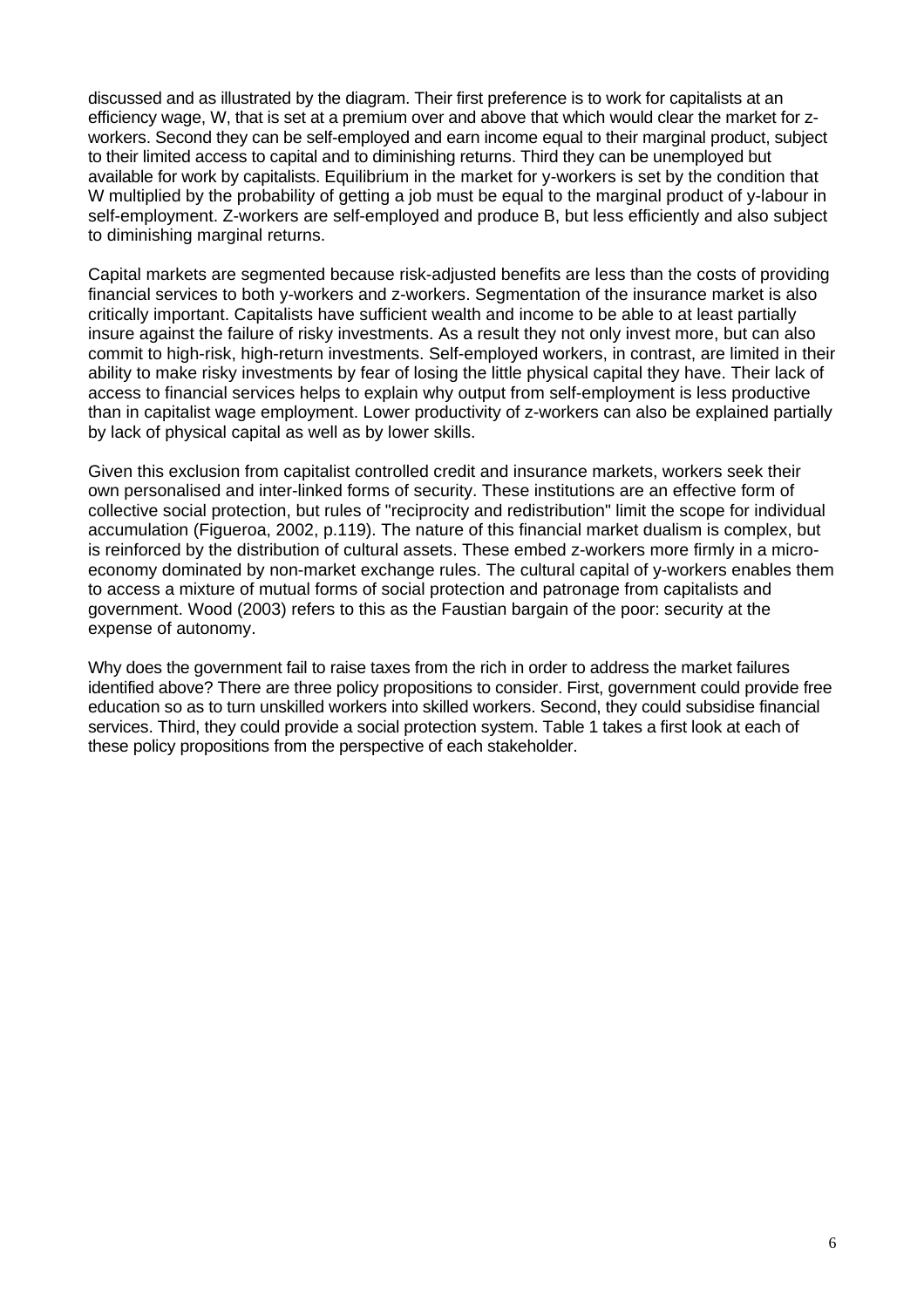# **Table 1. Stakeholder analysis of government initiatives to reduce economic exclusion.**

|             | Provide free education                                                                                                                                                                                                                                                                                                                                                                                                                                                                                                                    | Provide subsidised<br>financial services                   | Provide social protection                                                                                                                                                                            |
|-------------|-------------------------------------------------------------------------------------------------------------------------------------------------------------------------------------------------------------------------------------------------------------------------------------------------------------------------------------------------------------------------------------------------------------------------------------------------------------------------------------------------------------------------------------------|------------------------------------------------------------|------------------------------------------------------------------------------------------------------------------------------------------------------------------------------------------------------|
| Z-workers   | Z-workers would be the main beneficiary in each case. But Figueroa<br>emphasises their inability to turn strength of numbers into political capital<br>for three reasons. First, poverty limits their time and energy for doing<br>anything other than meeting immediate material needs (Maslow, 1970).<br>Second, they face the standard collective action problem (Olson, 1965,<br>Lichbach, 1998). Third, they are handicapped by their lack of cultural<br>capital (a polite way of saying they suffer ethnic/racial discrimination). |                                                            |                                                                                                                                                                                                      |
| Y-workers   | Opposition due to fiscal<br>cost, plus fear of seeing<br>their own employment<br>opportunities weakened<br>(a labour aristocracy<br>argument).                                                                                                                                                                                                                                                                                                                                                                                            | than offset by the fiscal cost.                            | Support, to the extent that this could strengthen<br>their prospects for self-employment and low<br>level capital accumulation. But opposition from<br>those for whom benefits are likely to be more |
| Capitalists | Support to the extent<br>that there are skill<br>shortages, and W can<br>be lowered by<br>increasing the supply of<br>skilled labour.                                                                                                                                                                                                                                                                                                                                                                                                     | employment raises the opportunity cost of<br>of patronage. | Opposition to the extent that increased self-<br>labour, hence W, and reduces profits. <sup>3</sup> For<br>some it may also undermine their own powers                                               |

Z-workers should benefit from political intervention in each market. However, Figueroa suggests that their ability to bring mass support to bear on the government is weakened by lack of cultural and hence political capital. In the case of education they also face opposition led by those y-workers most likely to face competition from an erosion of education as a barrier to entry into skilled jobs. In the case of financial services and social protection, opposition is led by capitalists fearful of a resulting rise in the wages of skilled workers. Both groups are better endowed than z-workers with the political and cultural resources to ensure government responds to their wishes. Capitalists can also threaten the government with disinvestment if it demands too much on behalf of the workers. These arguments suggest that government will not do much to offset social and economic exclusion, at least in the short-term.

Figueroa (2002) formally sets out the assumptions of the model and derives from them a set of testable reduced-form equations. Exogenous variables include the money supply, the international terms of trade, technological knowledge, and (critically) the distribution of economic and social assets. Figueroa draws on Latin American evidence to explore how far changes in each over time are associated with the predicted direction of endogenous variables.

Moving from comparative statics to dynamics, Figueroa follows Lewis by assuming that the profits of capitalists are all reinvested in the following period, and that they are more than sufficient to offset capital depreciation. The increase in the capital stock invested in high-productivity activities is likely to be further augmented by technological progress. The resulting economic growth has no effect on z-workers, but y-workers benefit from increased wage employment. Their wages also rise as excess skilled labour supply is absorbed, and technical progress may also raise the efficiency wage premium. On the other hand, this effect may be delayed by displacement of self-employed yworkers (a Ricardian machinery effect) - a point made by Lewis (1954, p.145), but rejected on empirical grounds. The overall effect on income inequality is indeterminate, depending on whether the "enrichment and enlargement effects" on the income share of y-workers outweighs the falling

<span id="page-6-0"></span> $3$  Lewis (1954, p.149) is particularly forceful on this point. "The fact that the wage level in the capitalist sector depends upon earnings in the subsistence sector is sometimes of immense political importance, since its effect is that capitalists have a direct interest in holding down the productivity of the subsistence workers."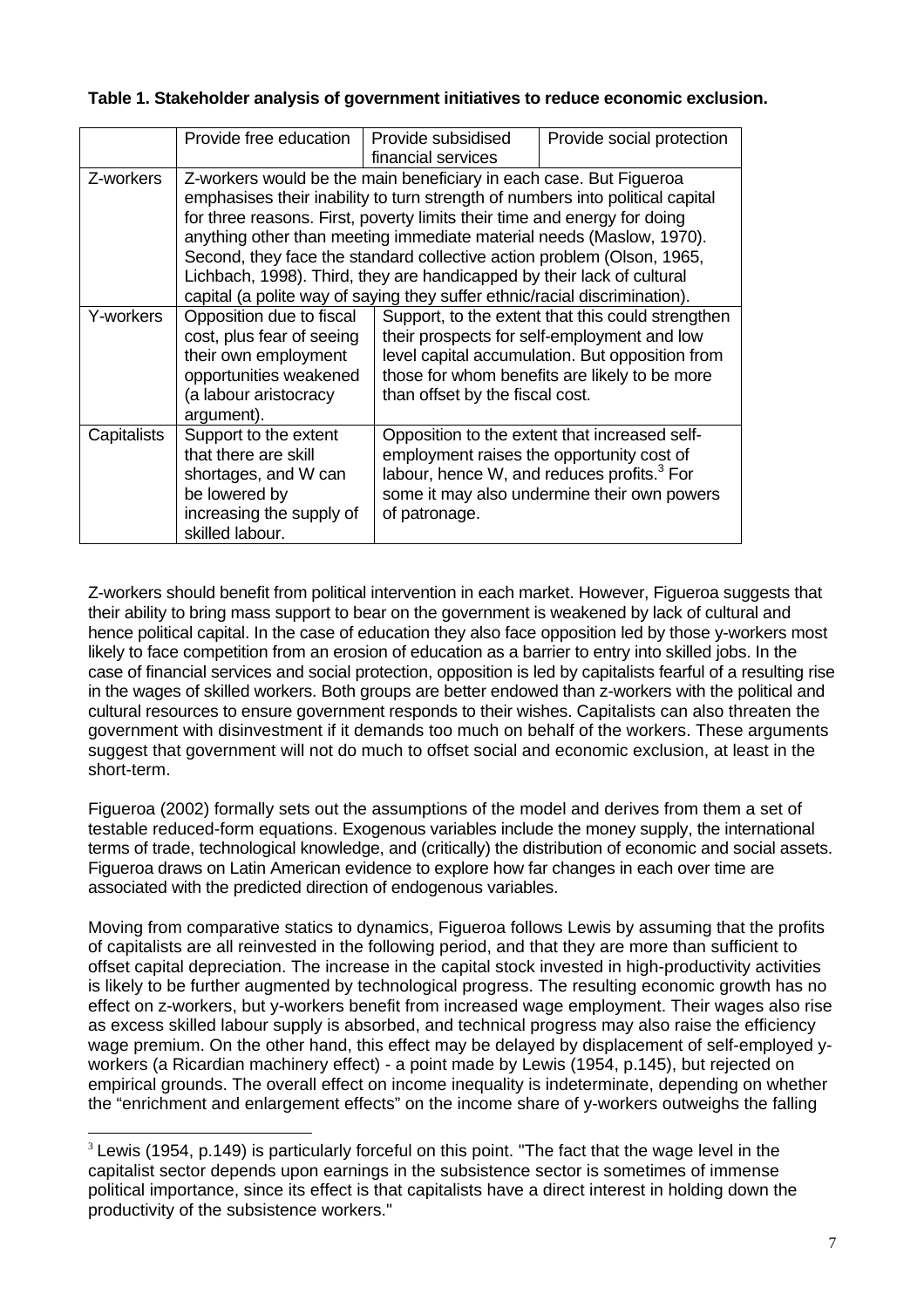income share of z-workers (cf., Fields, 1980, p.30).

Political reactions to these changes in income distribution are also indeterminate. But relative income changes of any kind may upset the social order, even to the point of triggering political violence. This represents a potentially powerful negative feedback loop: capitalist growth disturbs income distribution, this upsets the political order and undermines the confidence of capitalist investors, hence capital accumulation dries up. The key issue, then, is whether government can sustain economic growth by mitigating the destabilising effects of induced changes in income distribution.

This argument runs counter to the usual assumption that capitalist growth is stabilising precisely because it creates new jobs. The reason for this is that many workers perceive themselves to be excluded from securing those new jobs. Hirschman's (1973) "tunnel effect" argument (that people will tolerate temporary inequality so long as they believe that their turn is about to follow) cuts no ice. On the other hand, government may have some discretion to alter fiscal and spending policies in response. Capitalists will accept higher taxes to pay for actions to reduce cultural, political and hence economic exclusion of z-workers if this reduces political instability, as well as reducing skilled labour shortages. On the other hand, y-workers' support for continued capital accumulation and iob creation will eventually disappear if the price of this are policies that undermine their cultural, political and labour market privileges.

This is a delicate balance, and Figueroa adds a final twist by suggesting that style of political management may also be endogenous. The reaction to social and economic exclusion in richer societies, he notes (following Okun, 1975) is a political process of establishment of universal rights. But this is not necessarily an effective way for government of a *sigma* economy to maximise power. First, no credit is given to those who deliver them, since a right is by definition an entitlement, not a gift. Second, universal provision limits powers of patronage. Third, rights are not easily reversed. Other strategies include restricting access to information about the process of government (hiding costs) and repression. Hence we have an endogenous theory of authoritarianism.

In sum, Figueroa offers a profoundly pessimistic model of failed development as the outcome of the self-interested actions of the main domestic actors. Both z-workers and capitalists would benefit from labour market integration. But in isolation from each other - and perhaps even if they could form an improbable alliance - they lack the political resources to force the pace of integration in the face of resistance from y-workers and government.

Finally, Figueroa asks whether development agencies might help to overcome these collective action problems. If the main issue was one of income or asset redistribution then this might, he suggests, be the case. But reflecting on the historical failure of land reform to transform *sigma* economies in Latin America, he observes that the key battles have to be fought in sensitive cultural and political arenas where external support can be counterproductive. There is also, of course, the issue of how to model the incentives of the intervening agencies themselves. Indigenous nongovernment organisations, for example, are fairly brusquely dismissed as a form of selfemployment and patronage for z-workers.

# **4. FIGUEROA AND LEWIS COMPARED, AND SOME CONCLUSIONS**

This section further explores four differences between the simple Lewis model and Figueroa's *sigma* model as presented in the previous two sections. First, Lewis was vague on the nature of labour market segmentation at the national level. This made it easy for others to assume that segmentation would inevitably be broken down by the onslaught of capitalism. If labour market dualism is primarily geographical, for example, then it can be eroded by investment in improved transport and communication. Others, notably Boeke (1942), constructed more detailed explanations of "an immutable economic dualism", comprising a social theory for each sector plus explanations for their sustained coexistence. But as Higgins (1956) observed, such explanations ultimately rested on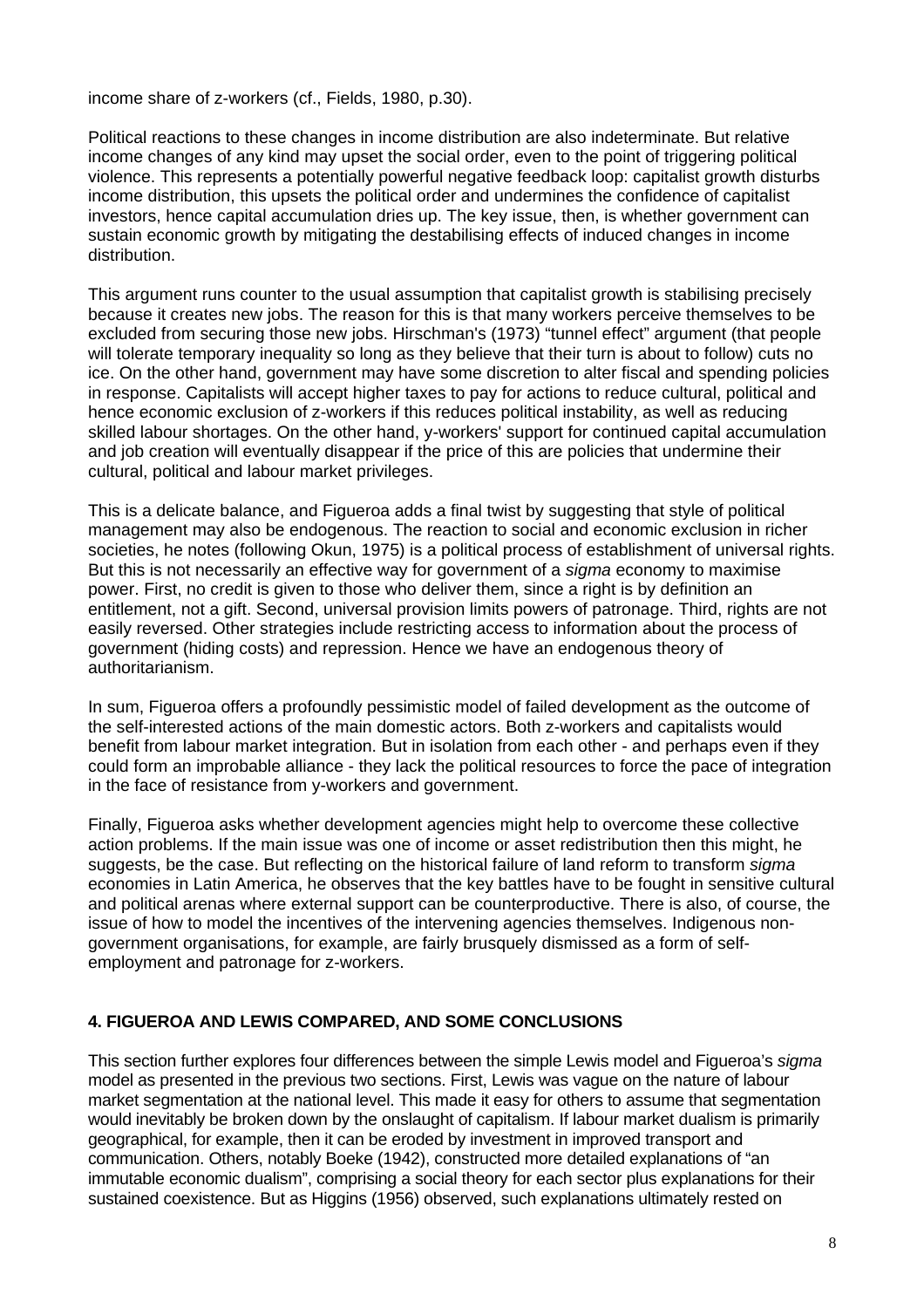questionable empirical evidence of the resilience of non-capitalist values in the traditional sector.<sup>[4](#page-8-0)</sup> Figueroa's model of persistent dualism, in contrast, rests on a universal application of the orthodox assumption of rationality and methodological individualism. Social differences between the subsistence sector of z-workers, y-workers and capitalists persist, and may indeed become more marked. Exogenous differences in some period in history are again a necessary condition for this. But the *persistence* of dualism becomes endogenous or a *consequence* of exclusion rather than its prime determinant. Hence Figueroa helps to fill a gap noted by Kanbur and McIntosh (1989, p.119), who observed that

"… there are non-dual economy models of growth but there no models which treat factor immobility and asymmetry as endogenous, and, hence, there are no models which analyse the path of dualism itself. This is clearly a major area for further research."

A second important difference between the two models is that Figueroa gives as much emphasis to financial market dualism as to labour market dualism.<sup>5</sup> It is necessary not only to explain why zworkers cannot acquire skills, but also why they (and self-employed y-workers) cannot acquire sufficient capital, either of their own or from other sources to rival established capitalists. Exclusion takes place partially because the transaction costs associated with such services are too high to be profitable to capitalists, though it should be added that these costs reflect and are compounded by social factors (Johnson, 2003). Figueroa also suggests that solidarity among capitalists may inhibit them from renting capital too generously to those outside their own social class. But perhaps there is some hope for more progressive change here, if some capitalists (including foreign investors) can be persuaded by new opportunities arising from financial innovation to break ranks and open up new avenues of finance to small-business hopefuls. Copestake (2002) observes that, whether or not it reduces poverty and inequality microfinance can also reinvigorate the myth of social mobility as a basis for political tolerance of inequality.

A third point of difference between the two models is that Figueroa traces unequal access to both financial services and to education back to inequalities of political power between members of different social networks. Status and other cultural barriers are actively reproduced to defend these unequal power relations. Thus social development (such as promoting good governance, or mobilising movements in support of an extension of social and economic rights) becomes a precondition for economic development rather than part of some quite distinct development policy agenda. In contrast, the dominant argument of Lewis' 1982 lectures on racial conflict and economic development runs the other way: economic growth and job creation are a precondition for civic and political reform, rather than *vice versa* (Lewis, 1985, p.121):

 ".. a theme that runs through this book is the dependence of desegregation on fast growth of the economy.. The disadvantaged and the subordinate have a vested interest in fast economic growth. Every reduction in the target rate for economic growth is also a reduction in the strength of equalizing forces"

A fourth and even more profound difference between the two models concerns their implications for progress. Lewis and his successors leave open the possibility, indeed likelihood, of an essentially apolitical path of economic development through smooth labour market integration. Figueroa, in contrast, sets up a low level equilibrium trap for the economy that can only be broken by political struggle. He then constructs a political theory to explain why this is unlikely. This is more consistent with Powelson's (1997, p.7) theory of development as the evolution of institutions conducive to resource bargaining, compromise and "power diffusion". In an institutional vacuum, conflict is resolved by a relative show of power among competing parties. If the event is repeated many times, the manner of resolution becomes an institution and power diffuses among parties to

 $\overline{a}$ 

<span id="page-8-0"></span><sup>&</sup>lt;sup>4</sup> The index of the third edition of Meier (1976) gives references to dualism covering 60 pages. In contrast, there is no reference to dualism in the index to the seventh edition (Meier and Rauch, 2000).

<span id="page-8-1"></span> $<sup>5</sup>$  Both models can be criticised for their neglect of exclusion processes in product as well as factor</sup> markets, and hence inter-sectoral terms of trade effects. A fully articulated model would allow for exclusion in these markets too, and not only on the basis of ethnicity (cf., Harris-White, 1998).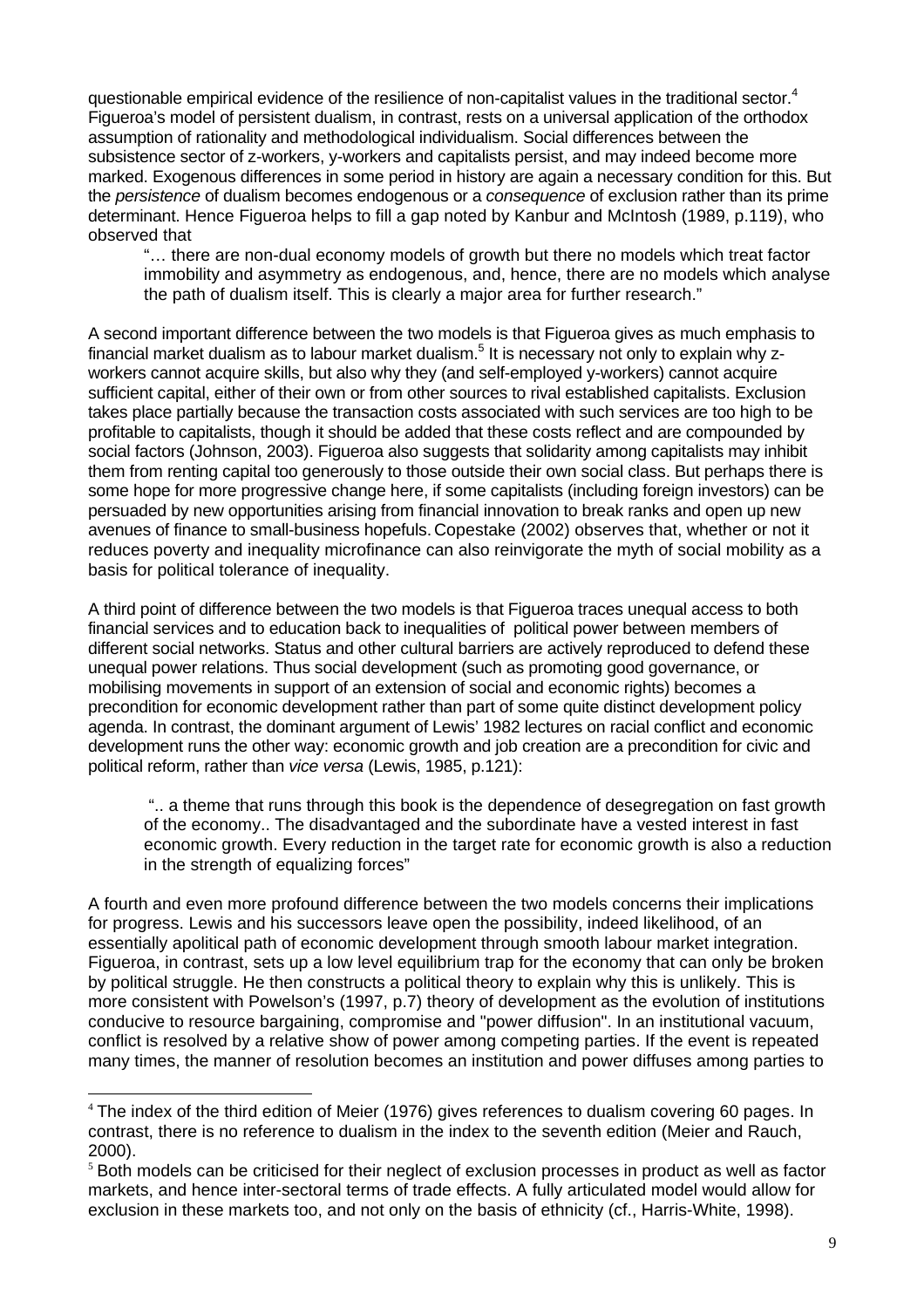that institution. As capitalists and z-workers become less and less dependent on local producers and consumers for their own living standards, the latter are left with ever less political leverage or spoiling power. Cultural and political exclusion is likely to become sharper rather than weaker.<sup>[6](#page-9-0)</sup>

The overall argument can now be briefly restated. Fifty years ago, Arthur Lewis and most economists went along with a view that development could be addressed through aid transfers, with national labour market integration acting as a key transmission mechanism. Fifty years later, Figueroa locates lack of development in self-reinforcing social and economic exclusion, which block the labour market transmission mechanism because of lack of incentives to bring about more equal access to education as well as financial services.

In so doing, Figueroa provides a consistent framework that can accommodate both social and economic development policy agendas. What combination of policies, for example, can external agencies best use to break open or at least weaken the domestic trap of low growth, exclusion and poverty? Risky reversals of control over aid to national elites in the name of policy ownership look at best naïve, and aid bribes to cajole governments into poverty reduction processes in collaboration with minority groups seem inadequate and lacking in credibility. Timely and discrete support for social movements campaigning for political as well as economic rights looks more promising, but beg further questions about external motives and capacity.

International capitalists also perhaps have a vested interest in labour market integration and what Prelahad and Hammond (2002, p.1) describe as "building a global economy of six billion consumers rather than two billion". However, unless effectively managed by government the danger is that direct foreign investment accentuates increasing income inequality, which in turn fosters political uncertainty and neutralises the original incentive to invest. If so, then global capitalists and poor people have a common interest in political changes that ensure benefits of growth are more equitably distributed. The use of development resources to support a popular struggle for social and economic rights may not only be an end in itself, but also a means of unlocking domestic and external resources for faster economic growth. Ultimately, global capitalists and their political allies will help to remove the barriers to labour integration and poverty reduction only if they can be persuaded that it is profitable to do so.

 $\overline{a}$ 

<span id="page-9-0"></span><sup>6</sup> Powelson (1997, pp.262-66) offers perhaps a crumb of comfort to all but Peruvians by observing in the course of a grand global historical survey that Peru - the cradle of Figueroa's theory - is a particularly hopeless case. Appraising current prospects for sustained economic growth in Peru he observed: "In a dual society, with narrow participation in the formation of economic and political institutions, the equilibrium tensions among plural groups which elsewhere sustain free markets and economic development do not arise… Those who think President Fujimori can bring lasting change might also contemplate the immensity of history."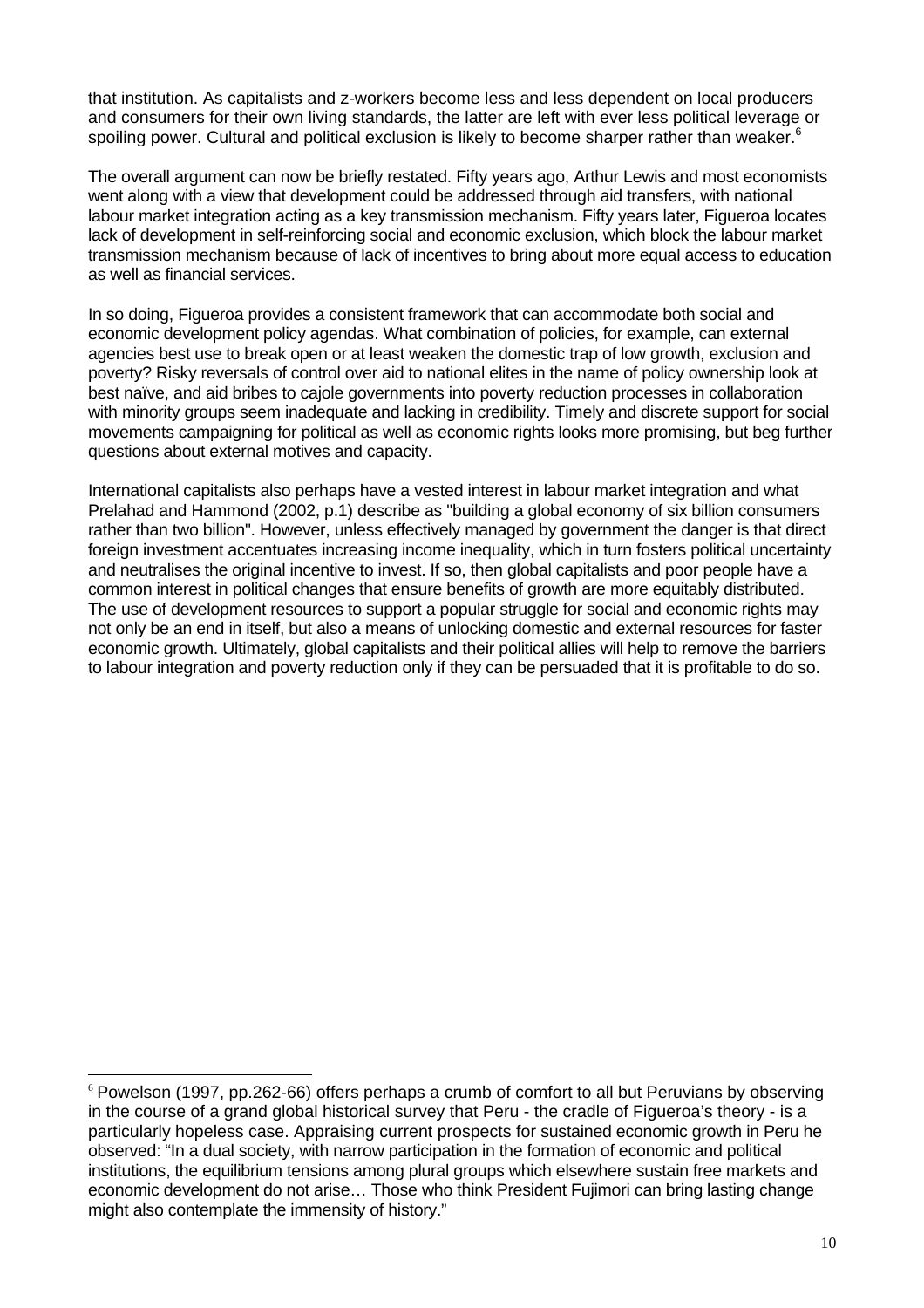#### **REFERENCES**

- Bardhan, P. (2001), 'Distributive Conflicts, Collective Action and Institutional Economics', in Meier, G. M. and Stiglitz, J. E., *Frontiers of Development Economics: the future in perspective*, Oxford: Oxford University Press, pp. 269-298.
- Bhaduri, A. and Skarstein, R. (2003), 'Effective Demand and the Terms of Trade in a Dual Economy: a Kaldorian perspective', *Cambridge Journal of Economics* 27, 583-595.
- Boeke, J. H. (1942), *Economies and Economic Policy in Dual Societies*, Haarlem: Tieenk Willnik.
- Chandra, R. (2003), 'Allyn Young Revisited', *Journal of Economic Studies* 30(1), 46-65.
- Copestake, J. (2002), 'Inequality and the Polarising Impact of Microcredit: evidence from Zambia's Copperbelt', *Journal of International Development* 14, 743-756.
- Fields, G. (1980), *Poverty, Inequality and Development*, Cambridge: Cambridge University Press.
- Figueroa, A., Altamirano, T. and Sulmont, D. (1996), *Social Exclusion and Inequality in Peru*, Geneva: ILO Publications.
- Figueroa, A. (2001a), 'Social Exclusion as Distribution Theory', in Gacitua, E., Sojo, C. and Davis, S. H., *Social Exclusion and Poverty Reduction in Latin America and the Caribbean*, Lima: World Bank / Facultad Latinamericana de Ciencias Sociales.
- Figueroa, A. (2001b), *Reformas en sociedades desiguales: la experiencia peruana*, Lima: Fondo Editorial, Catholic University of Peru.
- Figueroa, A. (2002), 'A Theory of Economic Development', Catholic University of Peru: unpublished.
- Harriss-White, B. (1998), 'Female and Male Grain Marketing Systems: analytical and policy issues for West Afrca and India', in Pearson, R. and Jackson, C., *Feminist Visions of Development: gender analysis and policy*, London: Routledge, pp. 189-214.
- Higgins, B. (1956), 'The Dualistic Theory of Underdeveloped Areas', *Economic Development and Cultural Change*, 99-112.
- Hirschman, A. O. (1973), 'The Changing Tolerance for Equality in the Course of Economic Development', *Quarterly Journal of Economics* 87(4), 544-563.
- Howard, M. C. and King, J. E. (2001), 'Where Marx was Right: towards a more secure foundation for heterodox economics', *Cambridge Journal of Economics* 25, 785-807.
- Johnson, S. (2003), *Moving Mountains: an institutional analysis of financial markets*, PhD thesis, University of Bath.
- Kanbur, R. and McIntosh, J. (1989), 'Dual Economies', in Eatwell, J., Milgate, M. and Newman, P., *The New Palgrave: economic development*, London: Macmillan.
- Lewis, W. A. (1954), 'Economic Development with Unlimited Supplies of Labour', *Manchester School*, 139-191.
- Lewis, W. A. (1985), 'Racial Conflict and Economic Development', in *The 1982 Du Bois Lectures*, Cambridge: Harvard University Press.
- Lichbach, M. I. (1998), *The Rebel's Dilemma*, Michegan: Ann Abour, Michegan University Press.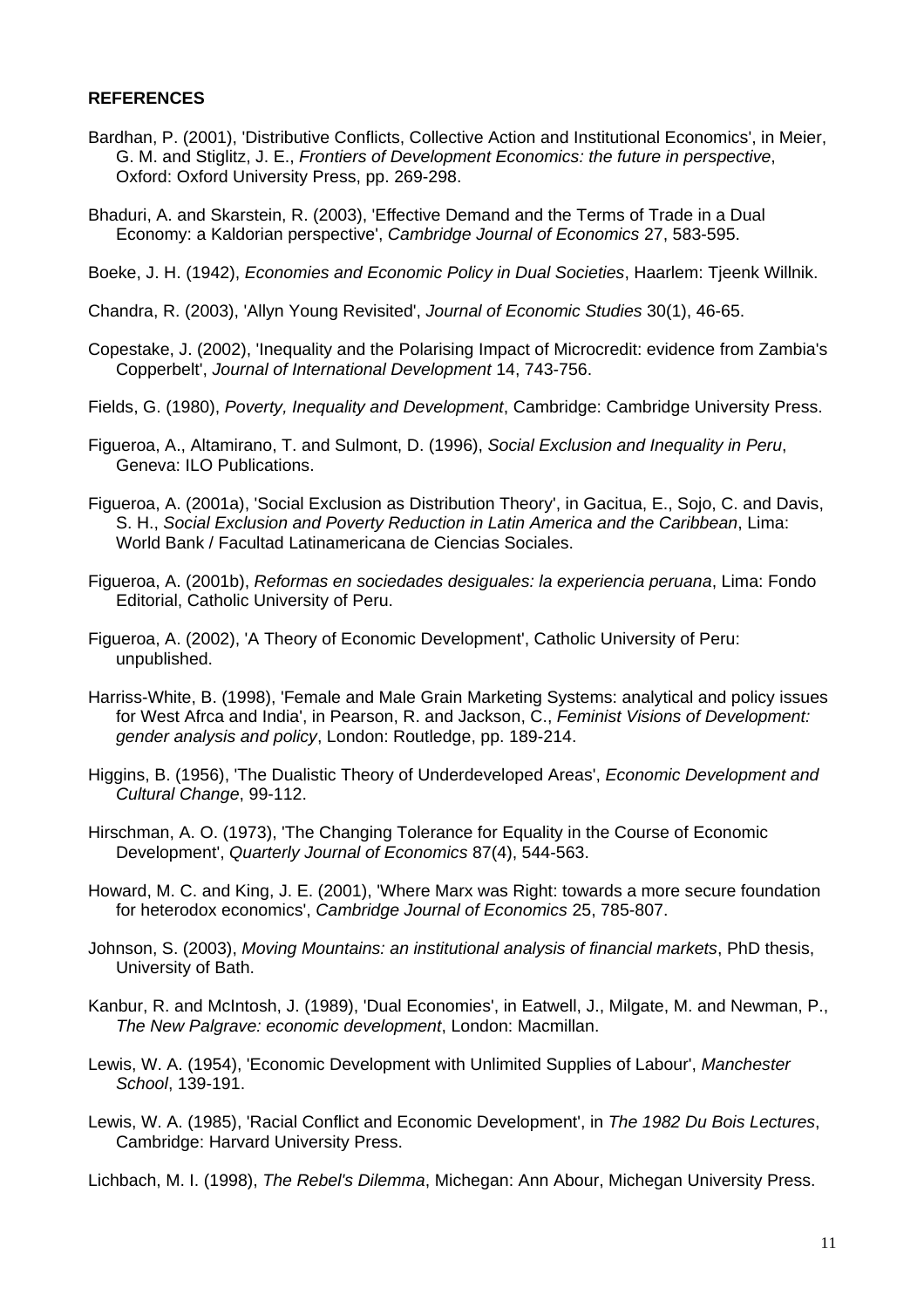Maslow, A. (1970), *Motivation and Personality*, 2nd edition, New York: Harper and Row Publishers.

- Meier, G. M. (1977), *Leading Issues in Economic Development*, 3rd edition, Oxford: Oxford University Press.
- Meier, G. M. and Rauch, J. E. (2000), *Leading Issues in Economic Development*, 7th edition, Oxford: Oxford University Press.
- North, D. (1990), *Institutions, Institutional Change and Economic Performance*, Cambridge: Cambridge University Press.
- Okun, A. (1975), *Equality and Efficiency: the big trade-off*, Washington DC: The Brookings Institution.
- Olson, M. (1965), *The Logic of Collective Action: public goods and the theory of groups*, Cambridge: Harvard University Press.
- Powelson, J. P. (1997), *Centuries of Economic Endeavour: parallel paths in Japan and Europe and their contrast with the Third World*, Michegan: Ann Arbor, University of Michegan Press.
- Prahalad, C. K. and Hammond, A. (2002), 'Serving the World's Poor Profitably', *Harvard Business Review* September.
- Ranis, G. (1989), 'Labour Surplus Economies', in Eatwell, J., Milgate, M. and Newman, P., *The New Palgrave: economic development*, London: Macmillan.
- Shapiro, C. and Stiglitz, J. E. (1984), 'Unemployment as a Worker Discipline Device', *American Economic Review* 74, 433-444.
- Wood, G. (2003), 'Staying Secure, Staying Poor: The Faustian Bargain', *World Development* 31(3), 455-473.
- Yang, X. (2003), *Economic Development and the Division of Labour*, Oxford: Blackwell.